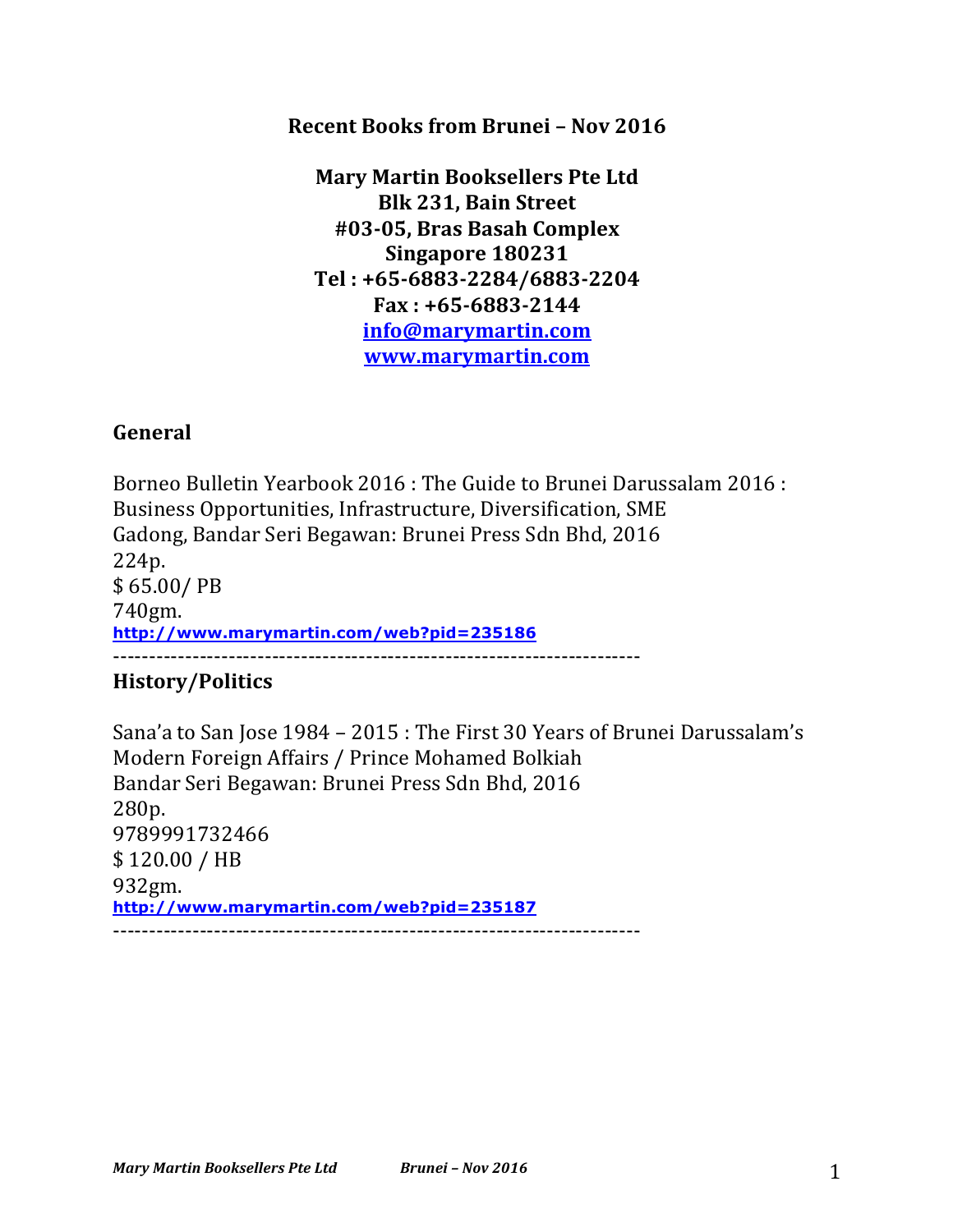Journey of Accomplishments and Aspirations : RBAF 1961-2011 and Beyond = Pencapaian dan Aspirasi : ABDB 1961-2011 Dan Seterusnya / (Author) Prof B. A. Hussainmiya & Waleed PD Mahdini (Ed) Datin Hajah Sarimah Haji Umar Brunei: Angkatan Bersenjata Diraja Brunei = Ministry of Defence Negara Brunei Darussalam, 2013 260p. In English and Bruneian \$120.00 / HB 1630gm.

50 Years of Royal Brunei Armed Forces **http://www.marymartin.com/web?pid=235188** -------------------------------------------------------------------------

**Law**

Judgments of the Courts of Brunei Darussalam 2014, Volume I / Attorney General's Chambers & Registry of the Supreme Court Bandar Seri Begawan: Attorney General's Chambers, 2015 vi, 374p., viii \$ 395.00 / HB 910gm. **http://www.marymartin.com/web?pid=235189** ------------------------------------------------------------------------- Judgments of the Courts of Brunei Darussalam 2014, Volume II / Attorney General's Chambers & Registry of the Supreme Court Bandar Seri Begawan: Attorney General's Chambers, 2016 vi, 386p., ix \$ 395.00 / HB 934gm. **http://www.marymartin.com/web?pid=235190**

-------------------------------------------------------------------------